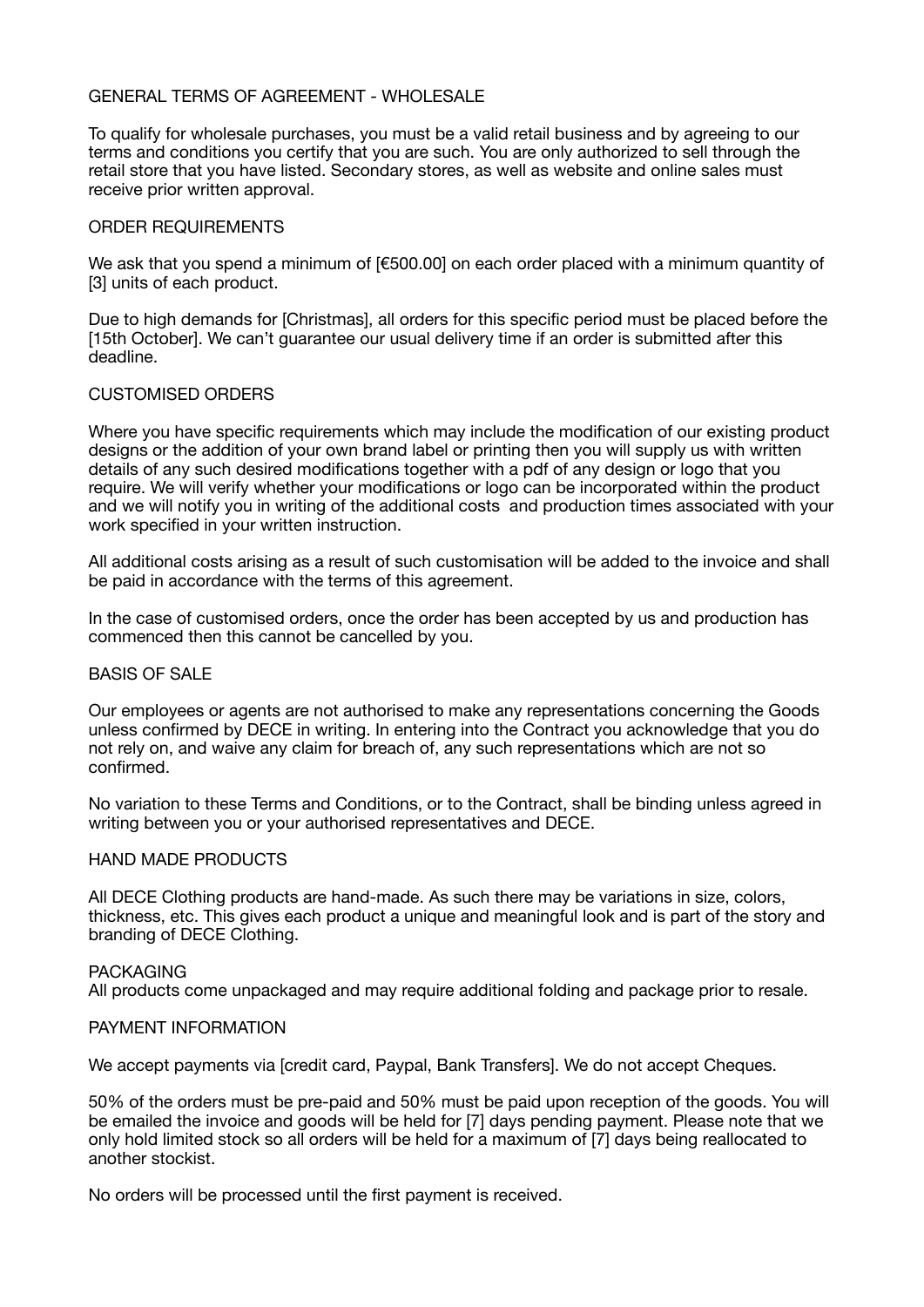The balance of the orders (plus the cost of shipping) must be paid within 21 days of reception of the goods. Failure to respect this deadline will incur an additional cost of [2]% of the total order for each Idaysl of delay increasing by an additional 2% per day every 15 days thereafter. Terms will be reverted to pre-payment if account is overdue more than twice in a fiscal year. DECE retains the right to terminate any delivery or suspend further deliveries in the event the buyer's financial condition becomes unsatisfactory (in the absolute discretion of DECE). All shipping charges will be added to the invoice for each PO.

We reserve the right to alter our prices at any time unless prior invoiced.

# SHIPPING & HANDLING

The retailer incurs the shipping costs. Delivery is typically within ……… to [………….] days of completion of production. We use [DHL or TNT], based on cost. If your shipment is damaged in transit you agree to contact [DECE] within [3] days of delivery.

Any problems must be reported in writing or by email and retailer cannot return goods until he has received a written authorization from DECE. Goods sent back without one will not be credited to your account.

# PRICING POLICY

All DECE Clothing products have a suggested retail price (RRP) as specified in Column 2 of the attached price card. Wholesale Buyers retain the right to charge above the RRP; however, they may not charge less than the RRP. In the event that the Wholesale Buyer chooses to place the products or goods for sale at a discount, the Wholesale Buyer cannot discount the products more than 15% below RRP without the written approval of DECE Clothing.

## COPYRIGHT & INTELLECTUAL PROPERTY

All of the designs, products, and content within and any materials made available on the website are the sole property of [DECE]. The website, designs, products, images and content within are protected by copyright and intellectual property law and may not be reproduced in any form without the express written consent of DECE]. You hereby agree not to reprint, post, or copy (including electronic or digital scans) any photography, sales materials, or product designs without the advance, express written consent of [DECE].

#### MERCHANTABILITY AND MISREPRESENTATIONS

The Wholesale Buyer agrees that DECE makes no warranty, express or implied, as to the merchantability of DECE products. The Wholesale Buyer also agrees that DECE is not liable for any misuse or misrepresentations of the goods by the Wholesale Buyer or the final retail purchaser or consumer, and indemnifies DECE for any legal actions that emanate or arise from such actions.

## CHANGES TO THE AGREEMENT

DECE reserves the right to change the terms of this Agreement as necessary. Prices are subject to change without notice. Either party with 30-day written notice can terminate wholesale relationship.

# PRIVACY POLICY

Any personal information that you provide to us including your name, address, telephone number and email address will be treated confidentially and will not be released, sold or rented to any entities or individuals outside of [DECE]. [DECE] does not collect or record any credit card details you may provide when purchasing products from the [DECE] website.